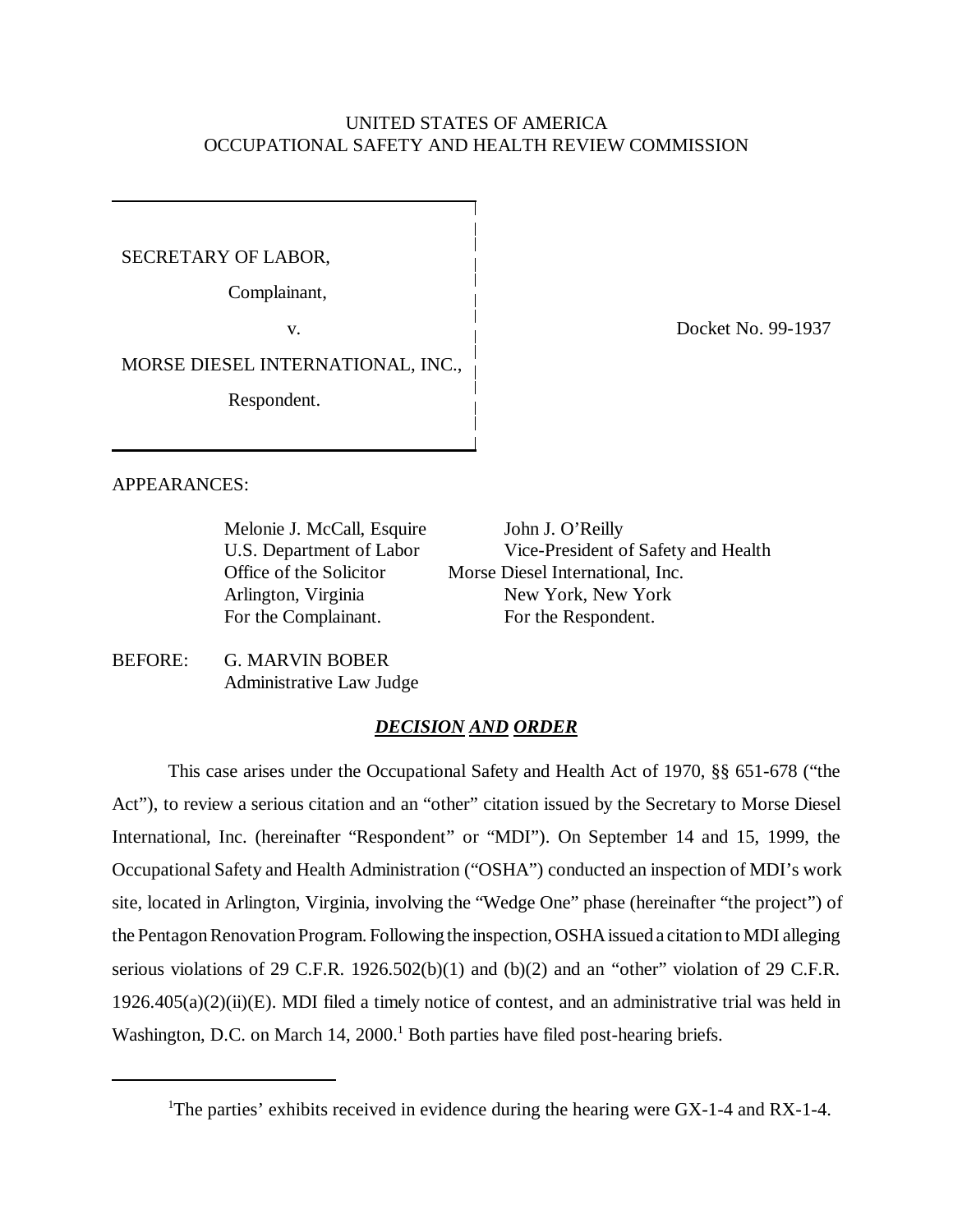#### *Jurisdiction*

The parties agree that MDI is an employer subject to the Act and that the Occupational Safety and Health Review Commission ("the Commission") has jurisdiction in this matter. $2$  (Tr. 7)

#### *Testimony of Beverly Crandell*

CO Beverly Crandell testified that Jamie Hewes and Ronald Clark, MDI's safety manager and project superintendent, respectively, accompanied her on her walk-around of the project. In regard to the serious citation, she testified that in a mechanical room on the second floor there was a large floor opening with a wire rope guardrail system around it which was not in compliance; specifically, on two opposing sides of the opening the wire rope had sagged significantly, such that it did not meet either the 42-inch requirement for toprails or the 21-inch requirement for midrails.<sup>3</sup> (Tr. 18-22). The CO described how she measured the wire rope as follows:

I measured the two sides which appeared to me to be ... sagging the most and found them to be out of compliance ... anywhere from 36 inches to 29 inches in height at various points along the area that it was sagging. I didn't just measure one location. I measured several locations and it varied from 36 inches to 29 inches which is I think a significant variance from 42 inches. We allow a three inch deflection. So if the height had been 39 inches throughout I would not have cited anything. (Tr. 19).

The CO said there was a concrete floor approximately 15 to 20 feet below the opening and that a fall of this distance could have resulted in serious injury or death. She also said employees had access to the hazard, in that people were working on the second floor and about six employees were working within 50 feet of the opening. CO Crandell noted that she and the MDI officials observed

<sup>&</sup>lt;sup>2</sup>The parties' stipulations, made at the commencement of the trial, are summarized as follows:

<sup>1.</sup> MDI was the general contractor for the project in September of 1999.

<sup>2.</sup> As general contractor of the project, MDI was subject to the requirements of the Act.

<sup>3.</sup> The Commission has jurisdiction over this matter.

<sup>4.</sup> On September 14 and 15, 1999, OSHA compliance officer ("CO") Beverly Crandell inspected the project.

<sup>5.</sup> CO Crandell was acting as an authorized representative of the Secretary when she conducted her inspection of the project.

<sup>6.</sup> OSHA issued MDI a citation and notification of penalty on September 27, 1999, for the violations discovered during the inspection.

<sup>&</sup>lt;sup>3</sup>The CO identified GX-3 as her photo of the condition. (Tr. 18).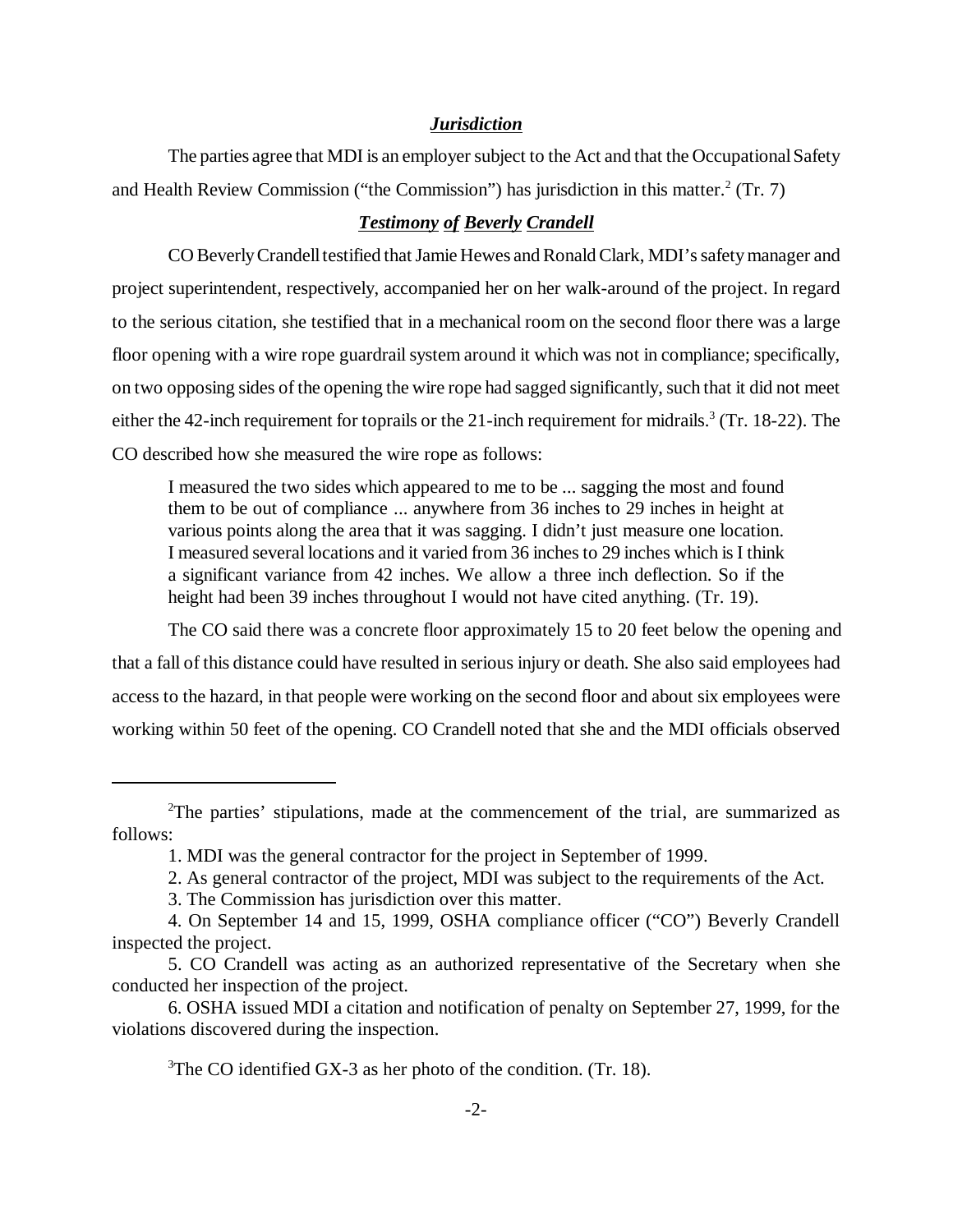the condition at about 10:30 a.m. on September 15, 1999, after which MDI personnel immediately put up a yellow caution tape so that employees would be aware of it; she further noted that Mr. Clark informed her just prior to the closing conference that MDI accepted responsibility for the condition. (Tr. 22-29, 39). With respect to MDI's correction of the condition, the CO stated that:

I first learned of their corrective action on this particular guardrail at the point in time that Mr. Pope was conducting the informal conference ... with Mr. O'Reilly and it was brought ... to Mr. Pope's attention that ... they supposedly had done an inspection that morning of this particular area and had found a problem with this guardrail and had corrected it but that was never brought to my attention during my entire walk around nor was it brought to my attention during the closing conference. And if it had been, I don't know that it would have made any difference because conditions and situations at construction sites change very quickly and ... I ... did my walk around at 10:30 in the morning and saw this violation ... as far as I'm concerned employees are still exposed to a hazard and it just would have indicated to me that if there is a problem with steel coming into this area and ... snagging the guardrails that it will indicate an even greater need for this area to be possibly observed and evaluated on a more frequent basis than daily. (Tr. 30-31).

As to the "other" citation, CO Crandell testified that during her inspection she observed two overhead incandescent-type light bulbs by a stairway on the fifth floor without guards.<sup>4</sup> She said the bulbs were temporary lighting for employees in the area and that such lighting is normally removed once general illumination is installed. She also said that employees were exposed to the hazard of contacting the bulbs; the bulbs were 8 feet 2 inches from the ground, employees of the electrical subcontractor were using ladders and scissor lifts to install conduit in the area, and she saw workers less than 30 feet away from the bulbs. CO Crandell testified that the unguarded bulbs were clearly visible upon exiting the stairway and that the condition was cited as an "other" violation because contacting the bulbs would result in minimal injuries such as burns. (Tr. 32-36, 40-41, 44-47).

### *Testimony of Ronald Clark*

Ronald Clark, MDI's project supervisor, is responsible for safety at the site. He testified that the project covers five floors and 1.2 million interior square feet, as well as an exterior area that consists of about a half acre, and that at the time of the inspection the project had two shifts, from 7 a.m. to 3:30 p.m. and from 6 p.m. to 4 a.m. He further testified that he arrives at the site between

<sup>&</sup>lt;sup>4</sup>The CO indicated that the cited lights, shown in GX-4, had previously had the plastic guards that the other lights at the site had but that the guards had broken or melted off. (Tr. 33-34).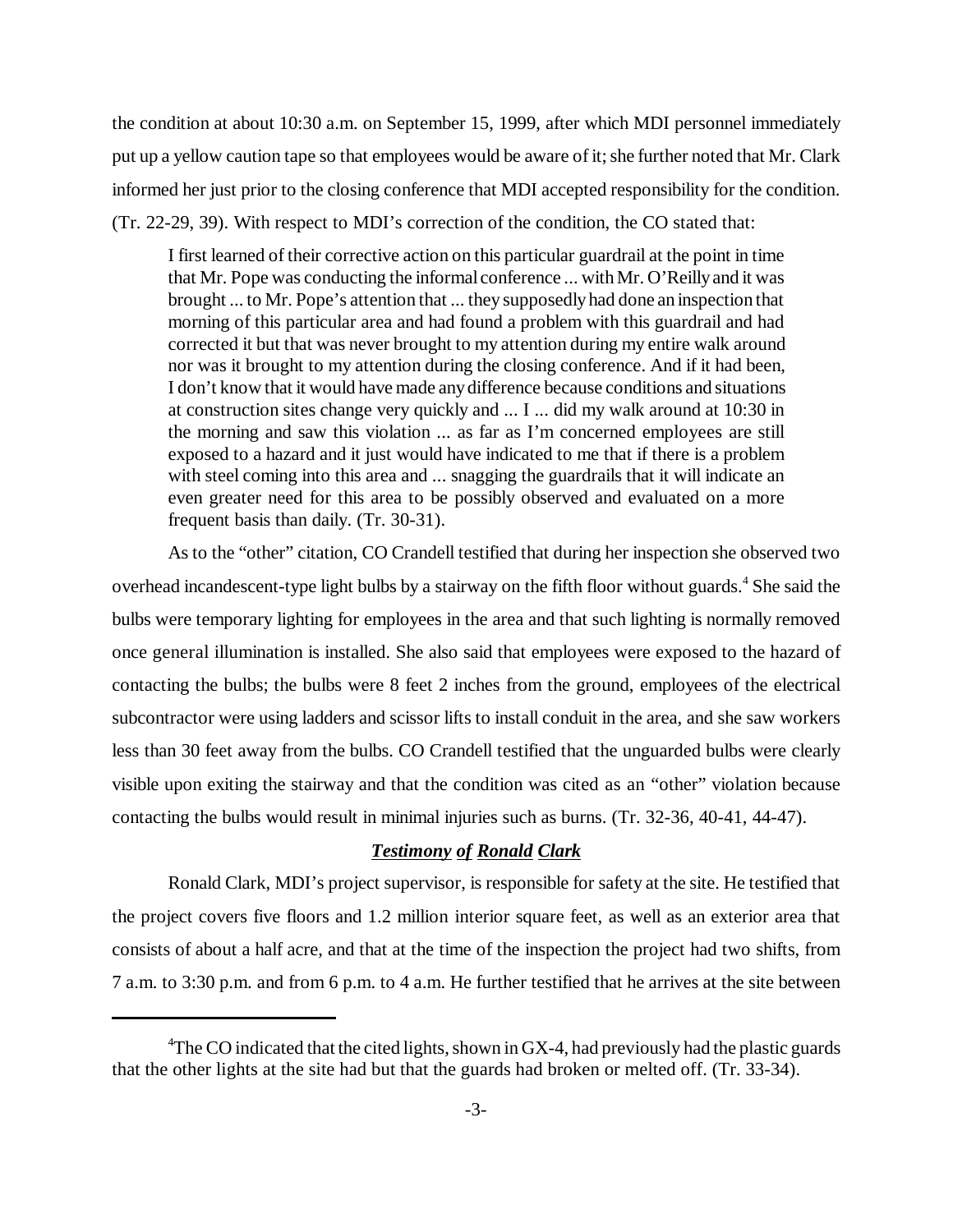3 and 3:30 a.m., that he walks the entire job with the night superintendent and the day superintendent and makes a list of any safety items he sees, and that he gives the list to employees so the items can be corrected. Mr. Clark said that in RX-2, his written log of his 4 a.m. "walk-through" on September 15, 1999, there was a notation about tightening up the cables in the mechanical room on the second floor. He stated these were the cited cables, that he had given Paul Miller, the day superintendent, a list that included these cables, and that Mr. Miller had told him at a 7 a.m. meeting that day that he had taken care of the items on the list. (Tr. 57-58, 67-72, 81). He also stated that he was "very surprised" when he and the CO saw the cables later that morning and that he informed her that:

We just seen this this morning and fixed this. That's exactly what I said when we walked up on it on the second floor [to] that mechanical room. That's exactly what I said. I said this is ridiculous and at that time no one was in the area. I didn't know who done it. I seen a piece of metal deck laying there. I said this is crazy. I said I was just down here. That's the exact words I told her....We all stood there and ... we seen there was a steel beam lowered in the hole and there was a piece of deck laying there but there was no one in the area. We assumed that it was the steel guy. (Tr. 73-74).

As to the "other" violation, Clark testified that MDI "go[es] through" about 1,000 light bulbs a week and that he has a full-time employee who does nothing but change light bulbs. (Tr. 80-83).

#### *Testimony of Paul Miller*

Paul Miller testified that during their 4 a.m. walk-through of the project on September 15, 1999, one of the deficiencies he and Ronald Clark had seen was the loose cables that were the subject of the OSHA citation. He said he himself had corrected the problem by about 4:30 a.m. and that he walked by that same area around 9:15 a.m. and observed that the cables were still in a "good tight" position" at that time. He also said that RX-1, his log for September 15, reflected the fact that the subject cables were one of the conditions he had addressed that day. With respect to the "other" citation, Mr. Miller testified that MDI has a laborer who does nothing but check the light bulbs all day and that this is necessary because they constantly burn out. (Tr. 57, 84-95).

#### *The Secretary's Burden of Proof*

To establish a violation of a standard, the Secretary must show by a preponderance of the evidence that (1) the cited standard applies, (2) its terms were not met, (3) employees had access to the violative conditions, and (4) the employer knew or could have known of the violative conditions with the exercise of reasonable diligence. *New York State Elec. & Gas v. Secretary of Labor*, 88 F.3d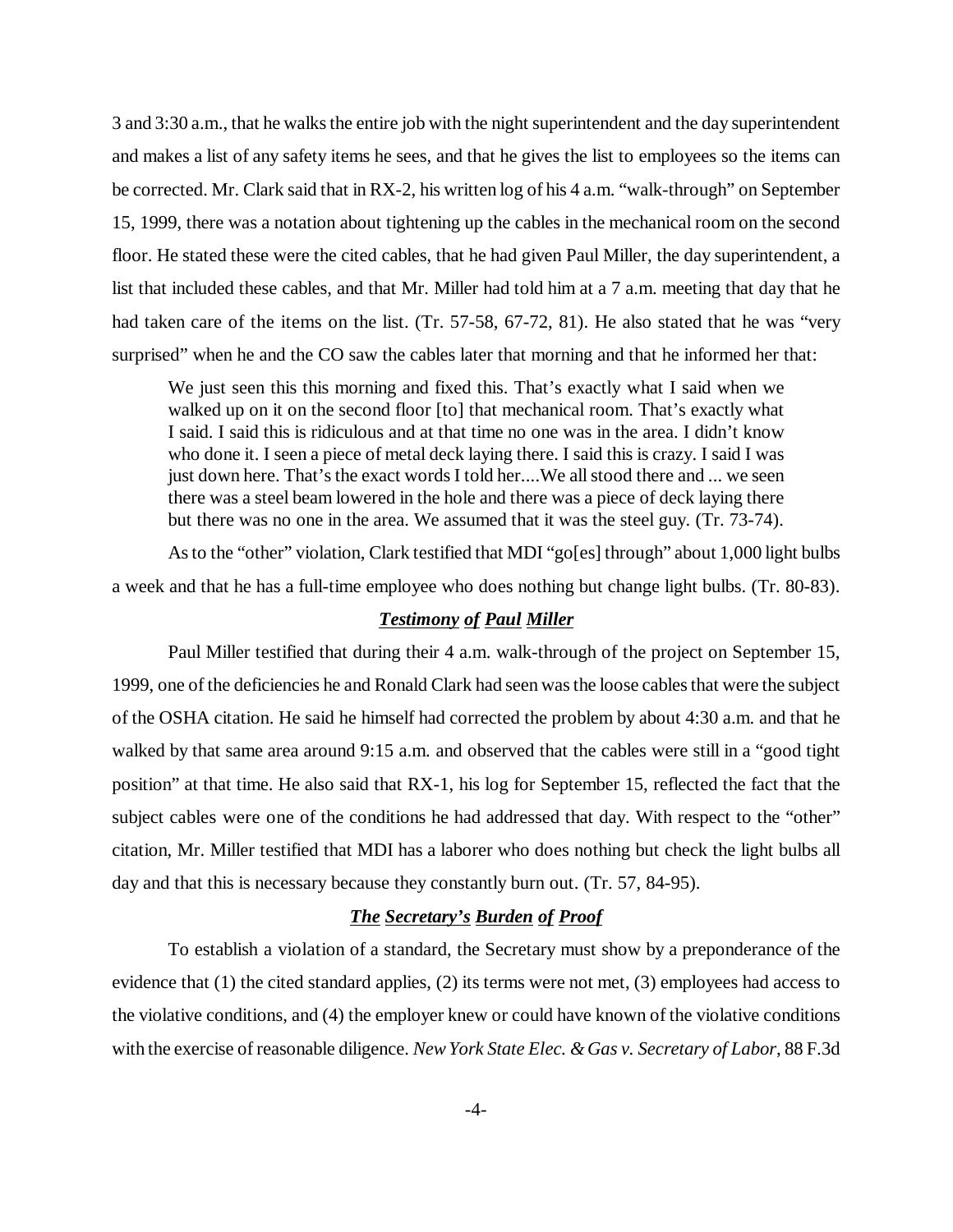98 (2d Cir. 1996); *Carlisle Equip. v. Secretary of Labor*, 24 F.3d 790, 792 (6th Cir. 1994); *Astra Pharmaceutical Prod.*, 9 BNA OSHC 2126, 2129 (No. 78-6247, 1981).

Knowledge is a fundamental element of the Secretary's burden of proof for establishing a violation of OSHA regulations. *Trinity Indus. v. OSHRC*, 206 F.3d 539 (5th Cir. 2000); *Kokosing Constr. Co.*, 17 BNA OSHC 1869, 1871 (No. 92-2596, 1996). The Secretary may establish the requisite knowledge on the part of the employer through actions of its supervisory employees, *Donovan v. Capital City Excavating Co.*, 712 F.2d 1008, 1010 (6th Cir. 1983), or by showing it knew or with the exercise of reasonable diligence could have known of a likelihood of the noncomplying condition or practice. *Milliken & Co.*, 14 BNA OSHC 2079, 2082 (No. 85-369, 1991). *See also New York State Elec. & Gas*, 88 F.3d 98.

#### *Serious Citation 1, Items 1(a) and 1(b)*

Item 1(a) of Serious Citation 1 alleges a violation of 29 C.F.R. 1926.502(b)(1), as follows:

Pentagon, Wedge 1 Renovation Project, 2nd floor, A2 area, 4C-mechanical room location. The guardrail system consisting of wire rope cable did not have a top rail which was maintained at a 42 inch height; various points of the top rail measured 36 to 29 inches, throughout the guardrail system surrounding the large floor opening exposing employees to a fall hazard of greater than six feet to the next level below.

Item 1(b) of Serious Citation 1 alleges a violation of 29 C.F.R. 1926.502(b)(2), as follows:

Pentagon, Wedge 1 Renovation Project, 2nd floor, A2 area, 4C-mechanical room location. The guardrail system consisting of wire rope cable did not have a midrail which was maintained at a 21 inch height; various points of the midrail measured from 16 inches to 11 inches, throughout the guardrail system surrounding the large floor opening.

The cited standards,  $29$  C.F.R. 1926.502(b)(1) and (b)(2), provide as follows:

(b) *Guardrail systems.* Guardrail systems and their use shall comply with the following provisions:

 (1) Top edge height of top rails, or equivalent guardrail system members, shall be 42 inches (1.1m) plus or minus 3 inches (8 cm) above the walking/working level. When conditions warrant, the height of the top edge may exceed the 45-inch height, provided the guardrail system meets all other criteria of this paragraph.

(2) Midrails, screens, mesh, intermediate vertical members, or equivalent intermediate structural members shall be installed between the top edge of the guardrail system and the walking/working surface when there is no wall or parapet wall at least 21 inches (53 cm) high.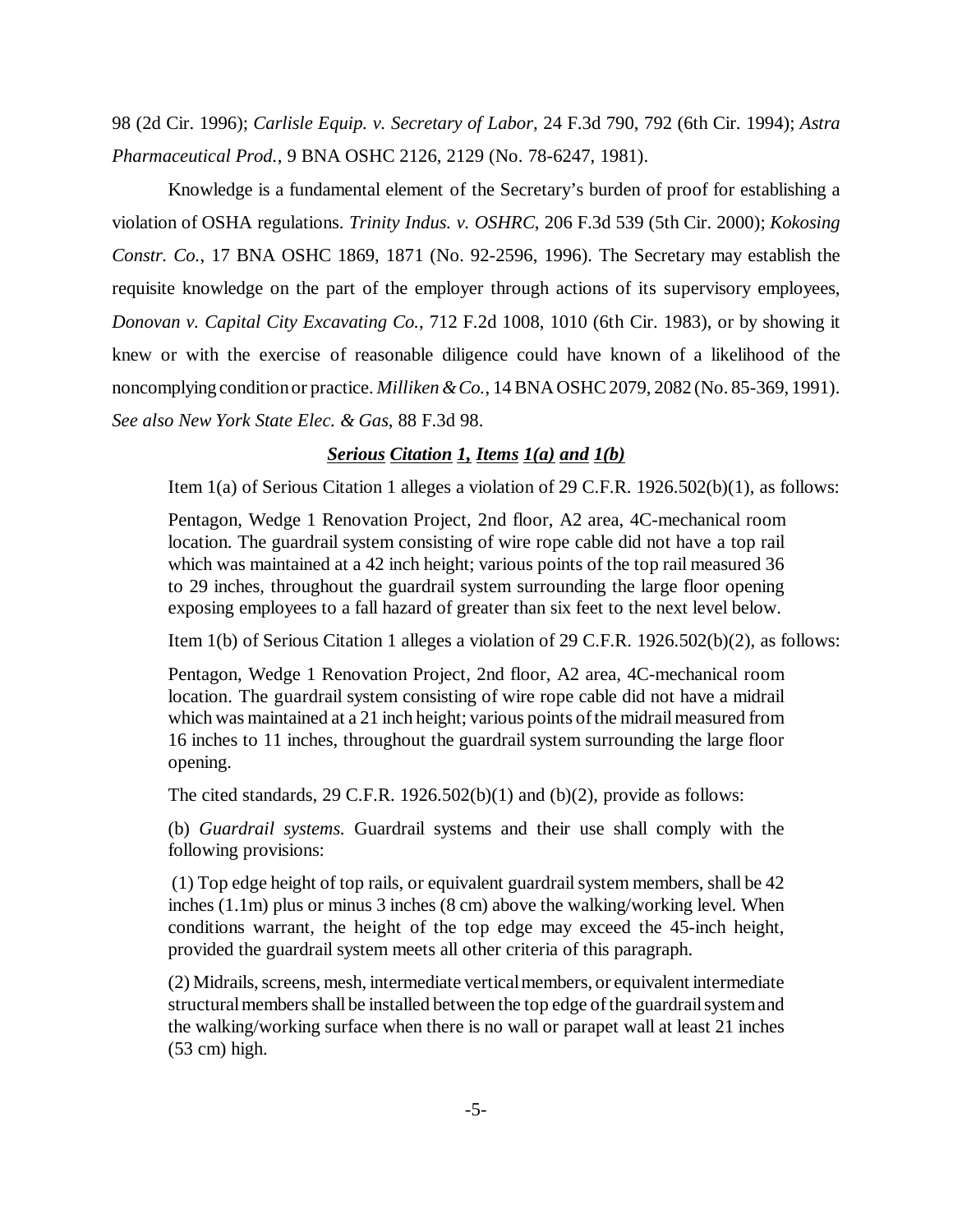The evidence set out above establishes that the wire rope guardrail system around the floor hole in the second-floor mechanical room did not comply with the cited standards, that people were working on that floor, and that several employees were working about 50 feet from the opening. I therefore find that the Secretary has demonstrated the applicability of the cited standards, that the terms of the standards were not met and that employees had access to the violative condition. However, for the following reasons, the Secretary has not met her burden of proving that MDI knew, or in the exercise of reasonable diligence could have known, of the violative condition.

The testimony of Ronald Clark and Paul Miller was that they had discovered the condition during their 4 a.m. walk-through of the site that day, that Mr. Miller himself tightened up the guardrails at about 4:30 a.m., and that he reported to Mr. Clark at about 7 a.m. that he had taken care of the problem. Mr. Miller also testified that he had walked by the floor hole shortly after 9 a.m. and that the guardrails were still in satisfactory condition at that time. (Tr. 70-76, 80-81, 84-94). However, when the CO and Mr. Clark saw the floor hole around 10:30 that morning, the guardrails were once more sagging and out of compliance. Mr. Clark's testimony about what he said to the CO when they saw the guardrails is set out *supra*, and although the CO evidently did not recall his statement, I observed the demeanor of Mr. Clark as he testified and found him to be a candid and credible witness. I also observed the demeanor of Mr. Miller as he testified and found him to be equally candid and credible. Consequently, I find as fact that Mr. Clark and Mr. Miller discovered the condition early that morning, that it was corrected shortly thereafter, and that Mr. Miller saw the guardrails again about an hour before the inspection and found them in compliance at that time. I further find that Mr. Clark conveyed this information to the CO at the time of the inspection.

In view of the foregoing, MDI did not know about the guardrails being out of compliance. As to whether MDI should have known of the condition, Mr. Clark's testimony indicates that it was caused by the steel subcontractor lowering steel into the floor hole and that he was aware that this work was going on. (Tr. 74-75). However, the testimony of Mr. Clark and Mr. Miller was that they made an early-morning walk-through of the entire project daily to detect safety problems, that any such problems were noted on lists for prompt correction, and that there was a 7 a.m. follow-up every day when supervisory personnel would report their corrective actions to Mr. Clark; in addition, as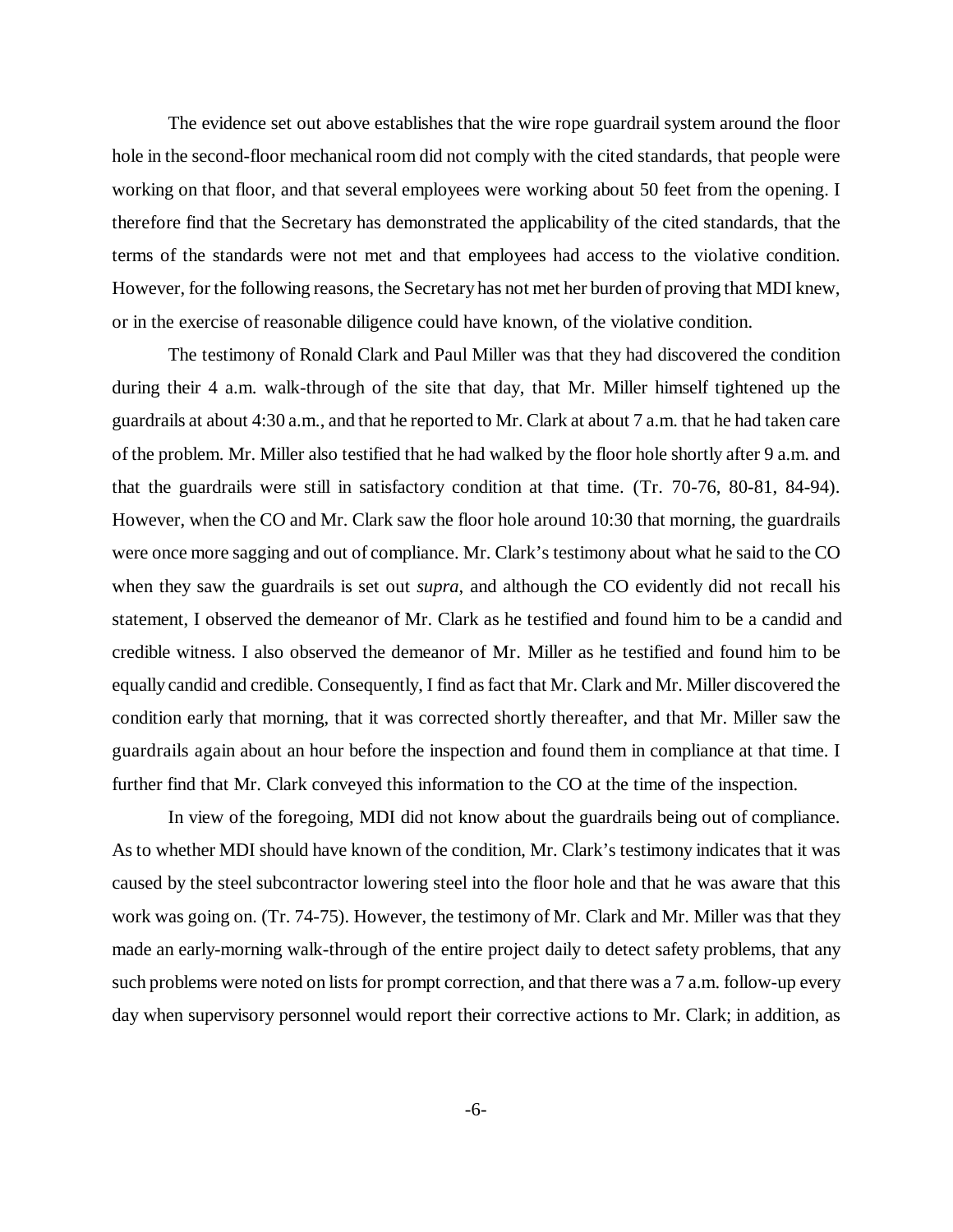Mr. Miller testified, he "routinely walk[ed] the whole job all day long."<sup>5</sup> (Tr. 68-73; 81, 84-88). Based on this testimony, plus the evidence that MDI had a safety program that was communicated to supervisory personnel such as Mr. Clark and Mr. Miller, *see* GX-1, I conclude that MDI exercised reasonable diligence in attempting to ensure that safety problems such as the sagging wire rope around the floor hole were promptly detected and corrected.

In reaching the above conclusion, I have considered the CO's testimony, when asked how often inspections of guardrail systems like the one at issue should occur, that they should be inspected "every hour" and "[a]s often as necessary in order to protect the employees." (Tr. 40). However, the Act does not impose on employers an absolute duty to detect and eliminate all safety hazards at work sites; rather, as indicated *supra*, an employer must exercise reasonable diligence. MDI was not in violation of the cited standards, and Items 1(a) and 1(b) of Citation 1 are vacated.

# *"Other" Citation 2*

Citation 2, Item 1 alleges a violation of 29 C.F.R.  $1926.405(a)(2)(ii)(E)$ , as follows:

Pentagon, Wedge 1 Renovation Project, 5th Floor, A1 Area, D-ring, near west side stairway. Two overhead incandescent light bulbs were not protected by a guard to prevent accidental breakage.

Section  $1926.405(a)(2)(ii)(E)$ , the cited standard, provides as follows:

(ii) *General requirements for temporary wiring* ... (E) All lamps for general illumination shall be protected from accidental contact or breakage.

The evidence set out *supra* establishes that the cited light bulbs were temporary lighting on the project, that they were not guarded as required, and that employees were working on ladders and scissor lifts in the area of the unguarded bulbs. The Secretary has thus demonstrated the applicability of the standard, that the terms of the standard were not met, and that employees had access to the violative condition. However, like the serious citation, I find the Secretary has not met her burden of proving that MDI knew or should have known that the light bulbs were unguarded. There is no evidence that any MDI supervisory personnel were aware of the condition. Moreover, the testimony of Mr. Clark and Mr. Miller shows there were numerous light bulbs on the project, that about 1,000 bulbs a week were replaced, and that MDI had a full-time employee who did nothing but check light

<sup>&</sup>lt;sup>5</sup>Mr. Clark indicated he told the CO about these walk-through practices. (Tr. 73).